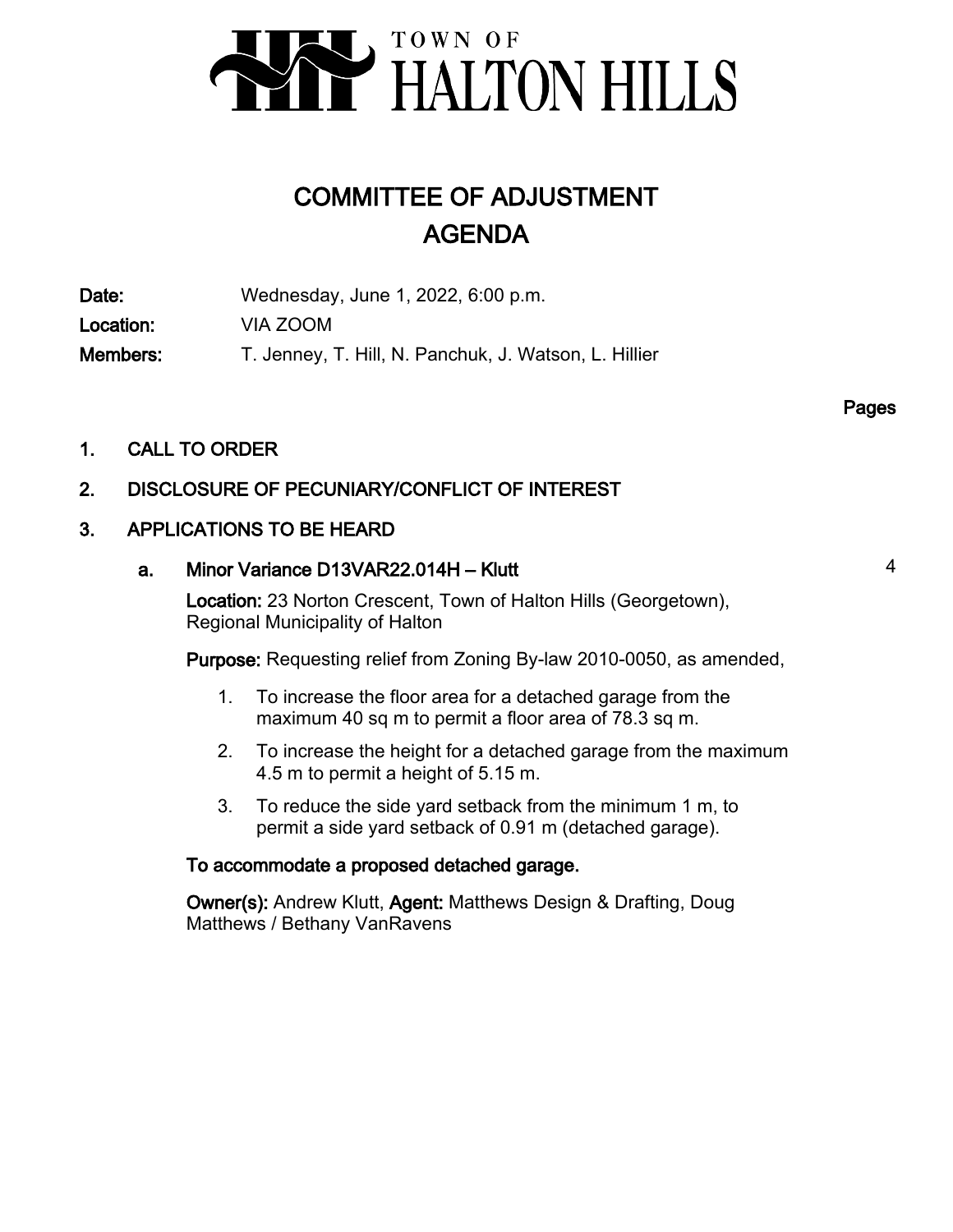# b. Minor Variance D13VAR22.015H – Bhullar 7

Location: 244 Main Street South, Town of Halton Hills (Acton), Regional Municipality of Halton

Purpose: Requesting relief from Zoning By-law 2010-0050, as amended,

To permit the construction of a new detached dwelling, whereas the By-law only permits existing buildings, structures, and additions to existing single detached dwellings. 1.

### To accommodate a proposed new detached dwelling.

Owner(s): Abhai Singh Bhullar, Agent: Stonecrest Engineering, Bram Van den Heuvel

# c. Minor Variance D13VAR22.016H – Otel Enterprises Inc. 10

Location: 222 Mountainview Road North, Town of Halton Hills (Georgetown), Regional Municipality of Halton

Purpose: Requesting relief from Zoning By-law 2010-0050, as amended,

To increase the height for a building from the maximum 11 m to permit a height of 16 m. 1.

### To accommodate a proposed addition to the existing building.

Owner(s): Otel Enterprises Inc., Christoph Summer, Agent: Wellings Planning Consultants Inc., Glenn Wellings

# d. Minor Variance D13VAR22.017H – Pozderka 13

Location: 10 Blue Mountain Place, Town of Halton Hills (Silvercreek), Regional Municipality of Halton

Purpose: Requesting relief from Zoning By-law 2010-0050, as amended,

- To increase the height for an accessory structure from the maximum 4.5 m to permit a height of 5.7 m. 1.
- To increase the floor area for an accessory structure from the maximum 60 sq m to permit a floor area of 96.7 sq m. 2.
- To increase the total floor area for all accessory structures from the maximum 80 sq m to permit a total floor area of 120.5 sq m. 3.

### To accommodate a proposed accessory structure.

Owner(s): Laszlo Pozderka, Agent: Hull Drafting & Development, Lonny **Gibson**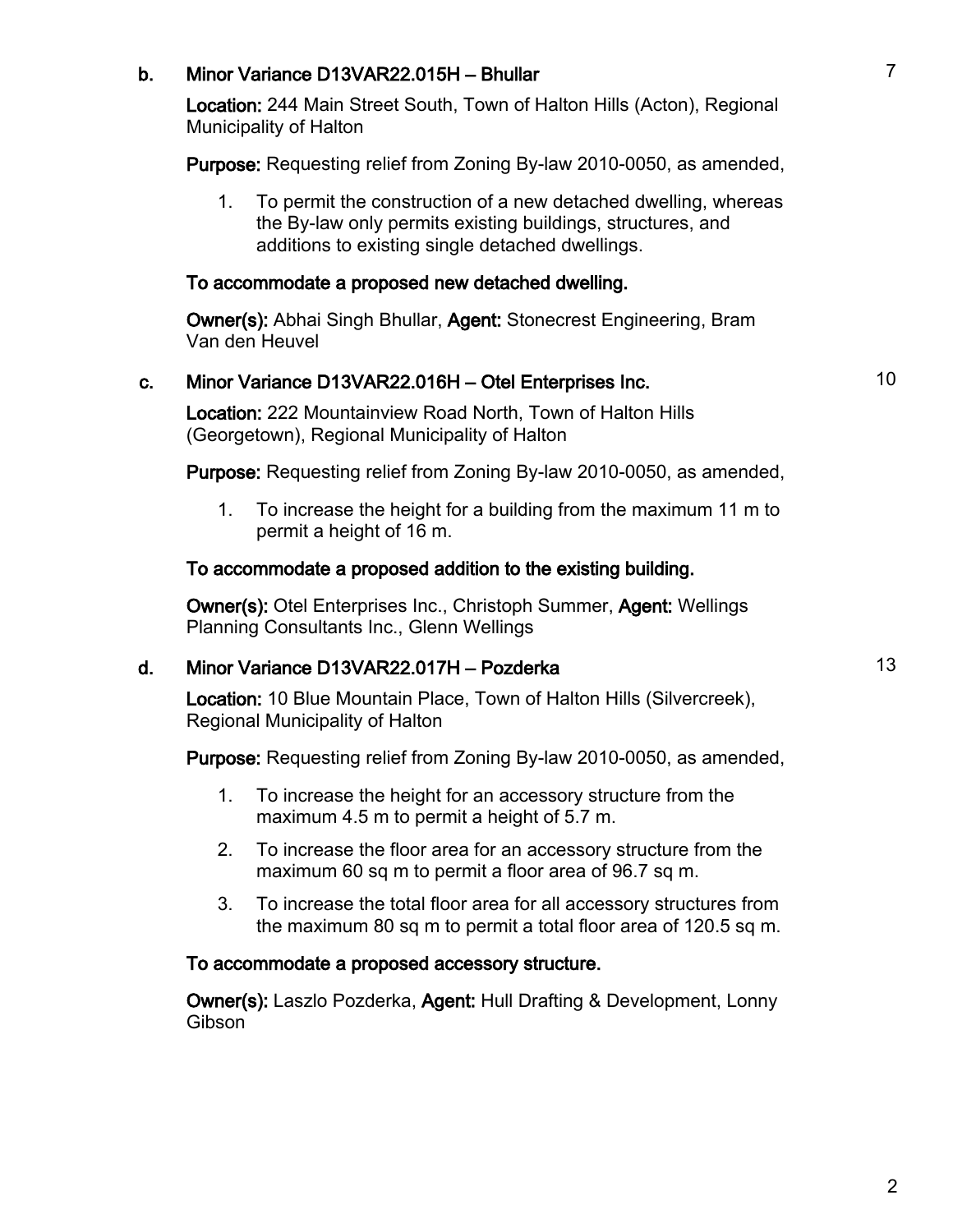# e. Minor Variance D13VAR22.018H – Pena 16

Location: 30 Spruce Boulevard, Town of Halton Hills (Acton), Regional Municipality of Halton

Purpose: Requesting relief from Zoning By-law 2010-0050, as amended,

- To reduce the required rear yard setback for a deck with a height of 0.6 m or greater above grade from the minimum 3 m to permit 0 m. 1.
- To reduce the required side yard setback for a deck with a height of 0.6 m or greater above grade from the minimum 0.6 m on one side to permit 0 m (east). 2.
- To reduce the required side yard setback for a deck with a height of 0.6 m or greater above grade from the minimum 1 m on one side to permit 0 m (west). 3.

# To accommodate an existing deck around the pool.

Owner(s): Jason Pena & Joanna Waugh

# 4. ADJOURNMENT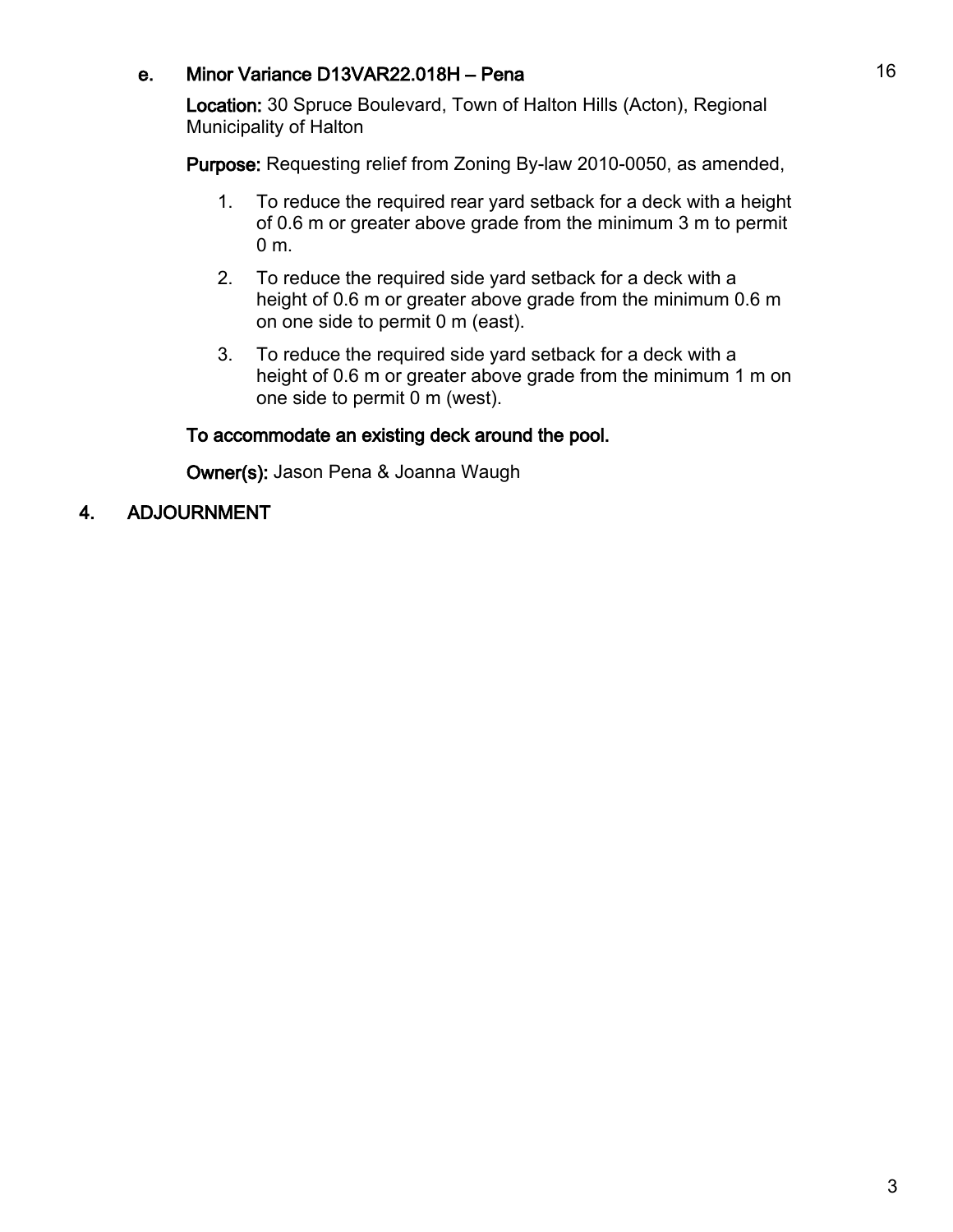

**TO:** Niloo Hodjati, Secretary-Treasurer, Committee of Adjustment & Consent Official

**FROM:** Ruth Conard, Planner – Development Review

**DATE:** May 25, 2022

**RE:** Planning Recommendation for Application D13VAR22.014H – Klutt Municipally known as 23 Norton Crescent Town of Halton Hills (Georgetown)

### **APPLICATION**

Requesting relief from Zoning By-law 2010-0050, as amended:

1. To increase the floor area for a detached garage from the maximum 40 sq m to permit a floor area of 78.3 sq m.

**\_\_\_\_\_\_\_\_\_\_\_\_\_\_\_\_\_\_\_\_\_\_\_\_\_\_\_\_\_\_\_\_\_\_\_\_\_\_\_\_\_\_\_\_\_\_\_\_\_\_\_\_\_\_\_\_\_\_\_\_\_\_\_\_\_\_\_\_\_\_\_\_\_\_\_\_**

- 2. To increase the height for a detached garage from the maximum 4.5 m to permit a height of 5.15 m.
- 3. To reduce the side yard setback from the minimum 1.0 m to permit a side yard setback of 0.91 m (detached garage).

To accommodate a proposed detached garage.

### **Proposal**

The variances are required in order to demolish an existing 23.46 sq m detached garage and construct a new 78.22 sq m detached garage in the same general location.

### **POLICY CONTEXT**

#### **Town of Halton Hills Official Plan**

The subject lands are designated Low Density Residential Area in the Town's Official Plan and located within the Mature Neighbourhood Area overlay established through adoption of Official Plan Amendment No. 22 (Mature Neighbourhoods Character Study). This designation permits single detached dwellings. Section G13.6 of the Official Plan states that whenever a use is permitted in a land use designation, it is intended that uses, buildings or structures normally incidental and accessory to that use are also permitted.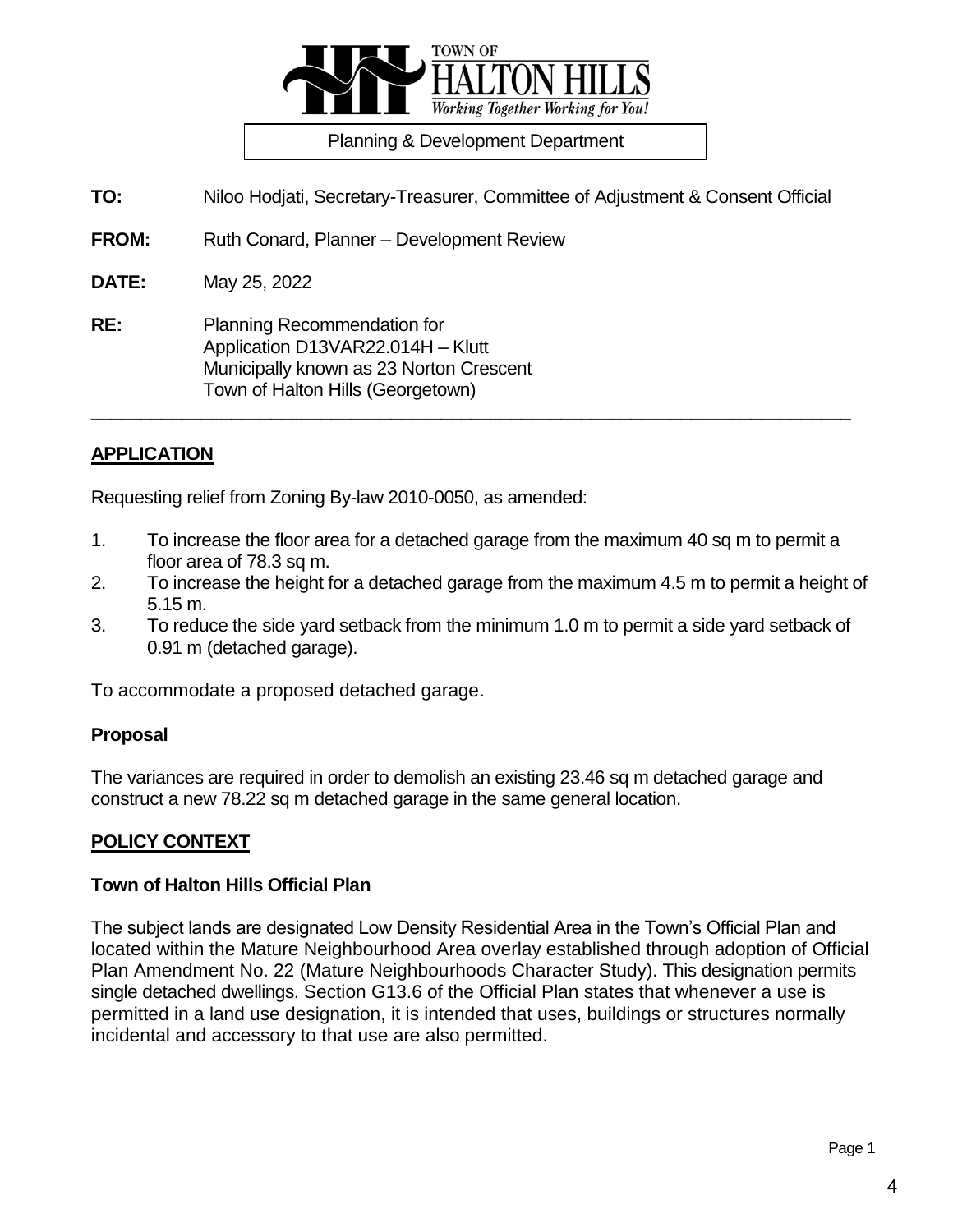The subject property is zoned Low Density Residential One Mature Neighbourhood (LDR1-2(MN)) in the Town's Comprehensive Zoning By-law 2010-0050, as amended. Under the Zoning By-law, accessory buildings and structures are required to be a maximum of 40 sq m in size, 4.5 m in height and maintain a 1.0 m setback to an interior side lot line.

# **COMMENTS**

# **Internal Department and External Agency Comments**

This application was circulated for review and comment to Town departments and external agencies. No objections were received; relevant comments regarding the Minor Variance application are as follows:

# Planning:

# *Variance #1 and #2 – Floor Area and Height*

The intent of accessory buildings and structures is to ensure that they do not visually dominate the lot, are clearly accessory to the principal residential use (i.e. detached dwelling) and do not create impacts to surrounding properties. Staff is of the opinion that this intent is being maintained as the proposed garage appears to be incidental and subordinate to the principal residential use. Therefore, staff has no objections to the proposed minor variances.

### *Variance #3 – Side Yard Setback*

The intent of the minimum interior side yard setback requirement is to provide separation between the building and the lot line for maintenance of the building's eaves/outside walls and to access the property's rear yard. The Applicant is proposing to demolish an existing detached garage that is 0.61 m from the interior side lot line and construct a new detached garage that is 0.91 m from the interior side lot line. Given the extent of the zoning relief and that the proposed garage will be setback further from the side lot line than the existing garage, staff is of the opinion that the intent of the setback requirement is being maintained and has no objection to the proposed minor variance.

### **Public Comments**

As of the date of this report, two letters of support have been submitted from neighbouring landowners, one of which is from the owner of 25 Norton Crescent, which abuts the subject property to the east, adjacent to where the new garage is proposed to be constructed.

### **RECOMMENDATION**

It is the opinion of Planning staff that the application for Minor Variance meets the four tests of a Minor Variance as outlined in the Planning Act. The application: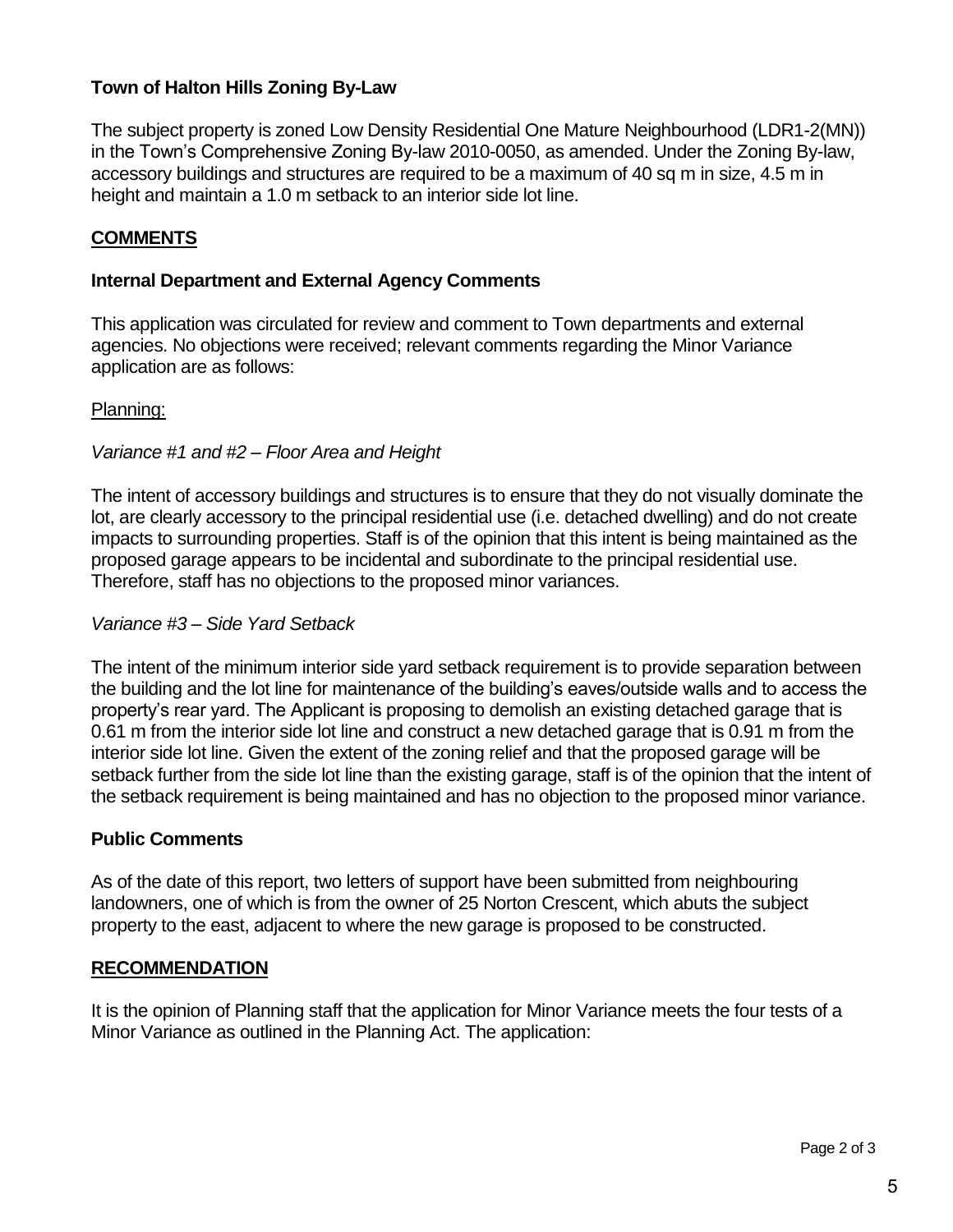- 1) meets the intent and purpose of the Town of Halton Hills Official Plan;
- 2) meets the intent and purpose of the Town of Halton Hills Zoning By-law;
- 3) is considered to be desirable for the appropriate development or use of the property; and,
- 4) is considered to be minor in nature.

Planning staff has no objection to the approval of this application, subject to the following condition:

1. The proposed detached garage shall be constructed generally in accordance with Site Plan and Elevation prepared by Matthews Design & Drafting Services Inc., date stamped by the Committee of Adjustment on April 25, 2022, to the satisfaction of the Commissioner of Planning & Development.

Reviewed and Approved by,

f yanland

**Jeff Markowiak, Director of Development Review**

### **Notes:**

# **Planning**

 Accessory buildings or structures shall not be used for human habitation or an occupation for gain or profit.

### Town Development Engineering

 The Owner may need to acquire a Site Alteration Permit under By-law 2017-0040 for the proposed works through the Development Engineering Section prior to the issuance of the associated Building Permit. Please contact Development Engineering or visit the Town's website and search "Site Alteration" for further details prior to making the application.

### Halton Hills Hydro

- Halton Hills Hydro must be contacted for an Electrical Service Layout if a new service or upgrade to an existing service is required; or metering changes. Location and method of servicing is at the sole discretion of Halton Hills Hydro.
- Any costs due to changes required of Halton Hills Hydro's distribution system (i.e. moving poles to accommodate lane ways, driveways and parking lots, etc.) will be borne by the Applicant.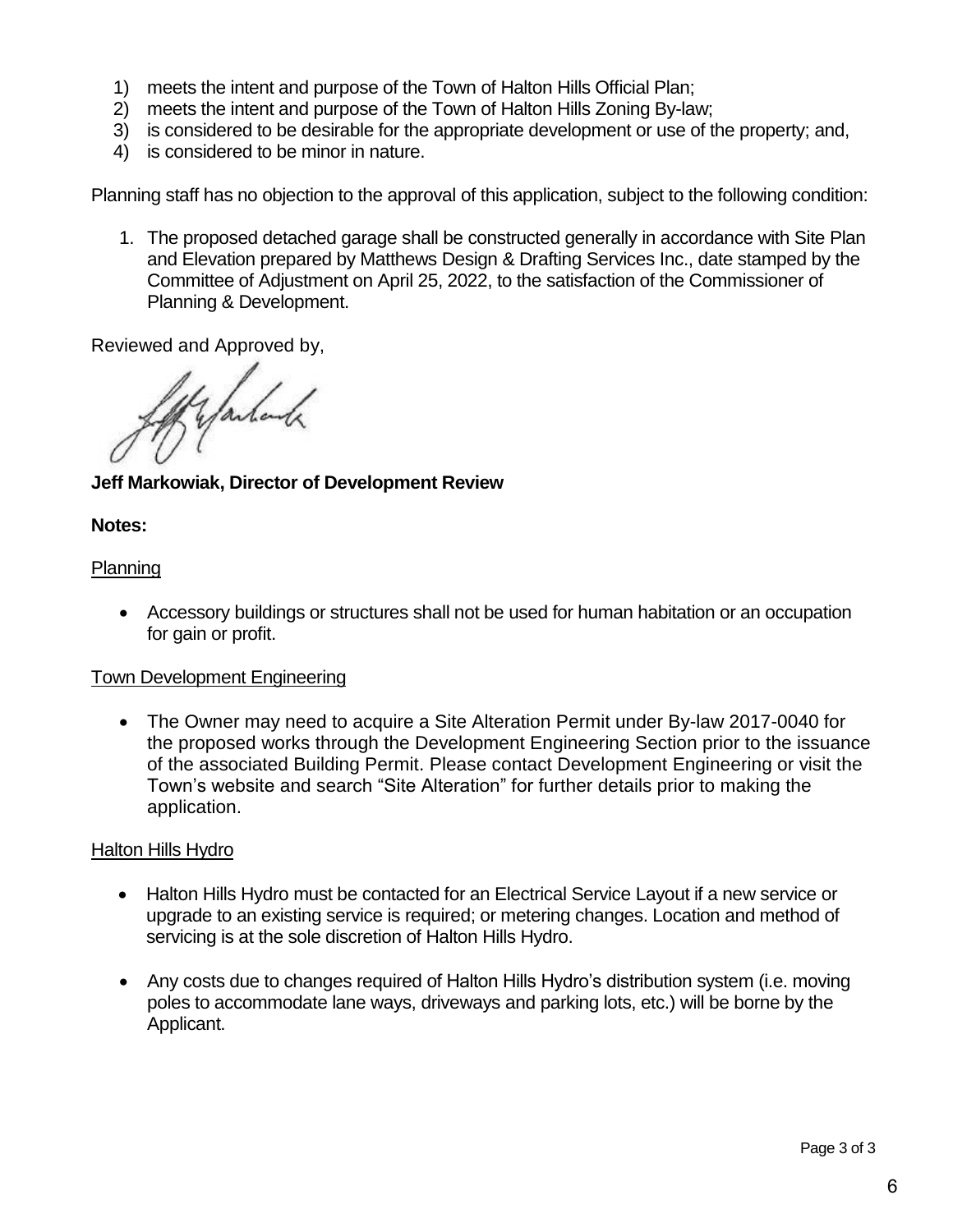

**TO:** Niloo Hodjati, Secretary-Treasurer, Committee of Adjustment & Consent Official

**FROM:** Tharushe Jayaveer, Planner – Policy/Development Review

**DATE:** May 25, 2022

**RE:** Planning Recommendation for Application D13VAR22.015H – Bhullar Municipally known as 244 Main Street South Town of Halton Hills (Acton)

### **APPLICATION**

Requesting relief from Zoning By-law 2010-0050, as amended:

1. To permit the construction of a new detached dwelling, whereas the By-law only permits existing buildings, structures, and additions to existing single detached dwellings.

**\_\_\_\_\_\_\_\_\_\_\_\_\_\_\_\_\_\_\_\_\_\_\_\_\_\_\_\_\_\_\_\_\_\_\_\_\_\_\_\_\_\_\_\_\_\_\_\_\_\_\_\_\_\_\_\_\_\_\_\_\_\_\_\_\_\_\_\_\_\_\_\_\_\_\_\_**

To accommodate a proposed new dwelling.

#### **Proposal**

The Applicant is proposing to construct a new two-storey single detached dwelling with basement, replacing an existing single detached dwelling on the property.

#### POLICY CONTEXT

#### **Town of Halton Hills Official Plan**

The property is subject to two designations under the Town's Official Plan - Low Density Residential Area (LDRA) and Greenlands. The proposed dwelling would straddle the two designations; single detached dwellings are permitted under the LDRA designation and the Greenlands designation is subject to policies under the Halton Region Official Plan (see Halton Region comments below).

#### **Town of Halton Hills Zoning By-Law**

The portion of the lands adjacent to Main Street South is dual zoned – Development (D) and Environmental Protection Two (EP2). The proposed dwelling would straddle the two zones. The EP2 zone permits single detached dwellings on lots that existed on the effective date of the By-law; the D zone only permits uses, buildings and structures that existed on the effective date of the By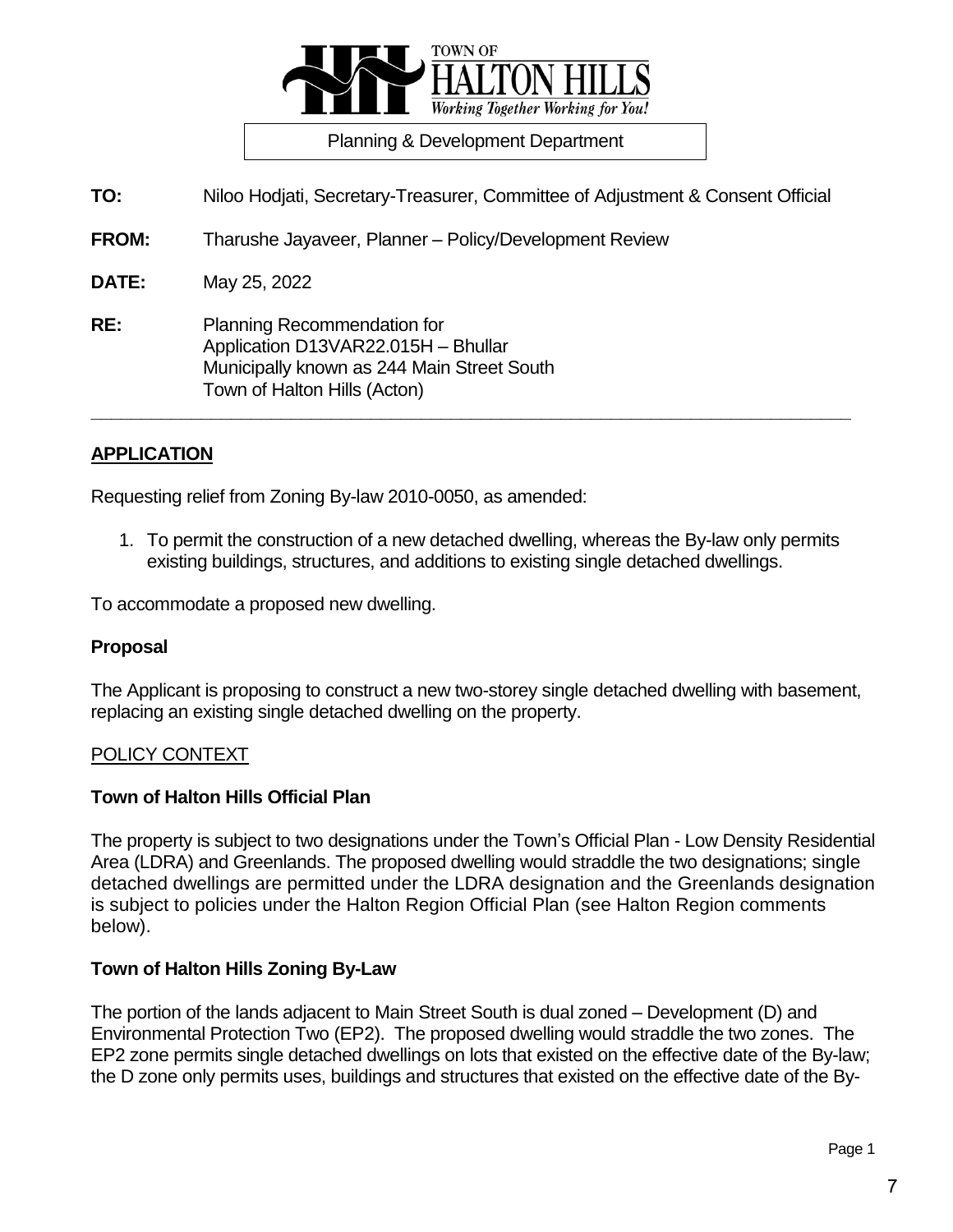law (ie. 2010). Given a portion of the proposed house appears to be located within a portion of the lot zoned Development, zoning approval is required.

# **COMMENTS**

# **Internal Department and External Agency Comments**

### Region of Halton

In accordance with Sections 118(3) and (3.1) of the ROP, the proposed new dwelling and associated works, including the septic system, would trigger the Environmental Impact Assessment (EIA) requirements of the Halton Region Plan. Once the requested information is provided, the Region will determine whether an EIA is required to support the construction of the proposed new dwelling.

The property also falls within the Urban Area designation in the ROP. Section 89(3) of the ROP requires that approvals for all new development be on the basis of connection to Halton's municipal water and wastewater systems unless otherwise exempt by other policies of the ROP. The Region has identified that a watermain is adjacent to the property along Main Street South; however, there are no sanitary wastewater mains adjacent to the property. Though Section 89(3) requires the landowner to extend to municipal sanitary services, Section 89(4) and the Region's Urban Services Guidelines outlines criteria for when private services can be used within an Urban Area. In order to follow the direction of the ROP and the associated Urban Services Guidelines, the Region is requiring the Applicant to demonstrate that the extension of municipal sanitary services to the property is not available or is available but at an extreme expense. Should private septic services be supported as opposed to municipal sanitary services, the Region will require further information on the proposed location and type of proposed septic system to determine if any hydrogeological work will be required.

As such it is requested that the Committee of Adjustment defer its decision on the application.

### Credit Valley Conservation

The Credit Valley Conservation Authority is requiring additional information regarding the location of the proposed dwelling and its proximity to natural and hazardous features on site and to resolve other outstanding regulatory concerns with CVC.

Depending on the results of this review, the proposed variance could change or additional variances may be required should the building location and dwelling design be altered. As such it is requested that the Committee of Adjustment defer its decision on the application.

# **RECOMMENDATION**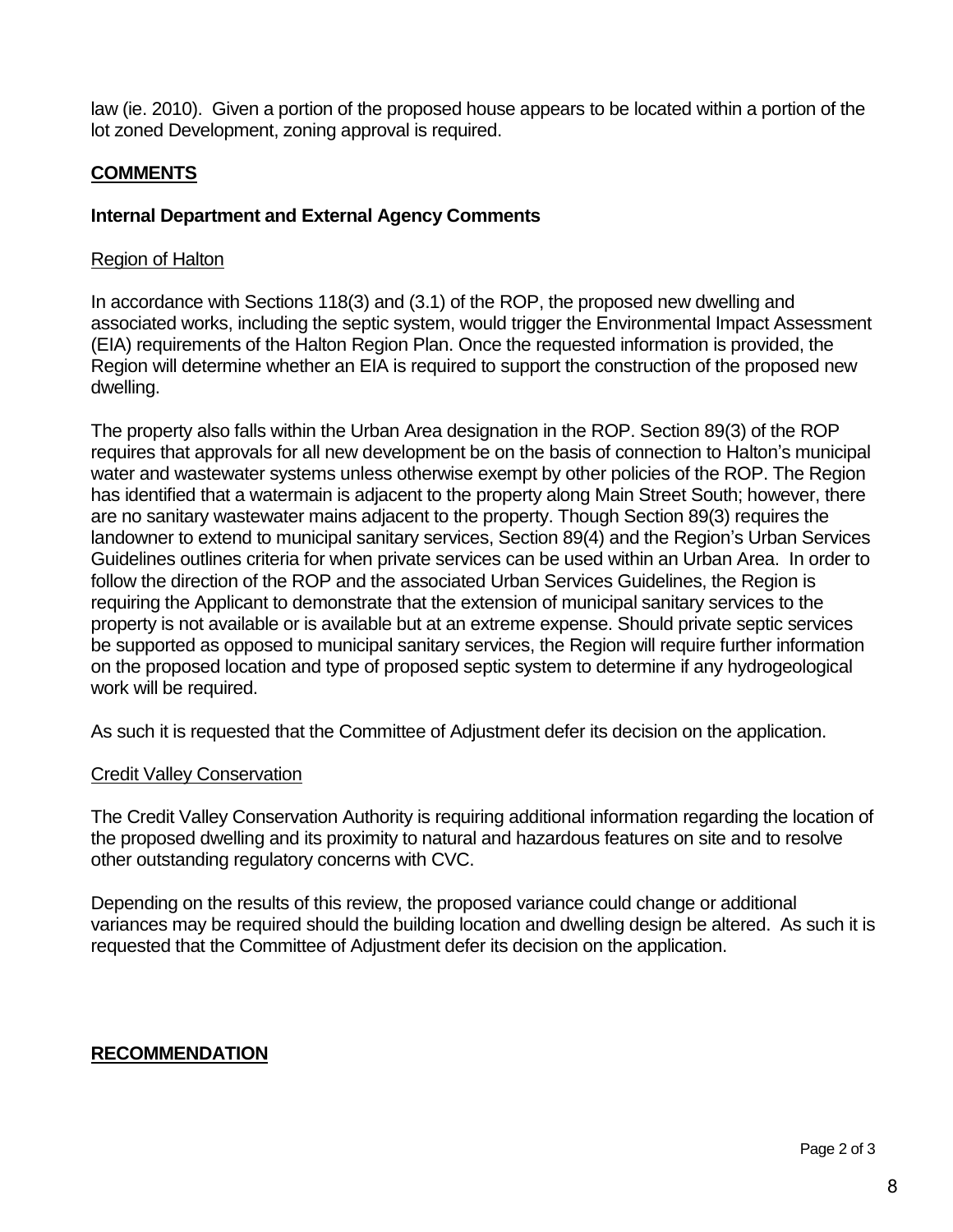Planning staff recommends that the Committee defers its decision to allow the Applicant to submit the required information to the Region and Credit Valley Conservation and for a further review of any updated site plan drawing to occur.

Reviewed and Approved by,

ff & failed

**Jeff Markowiak, Director of Development Review**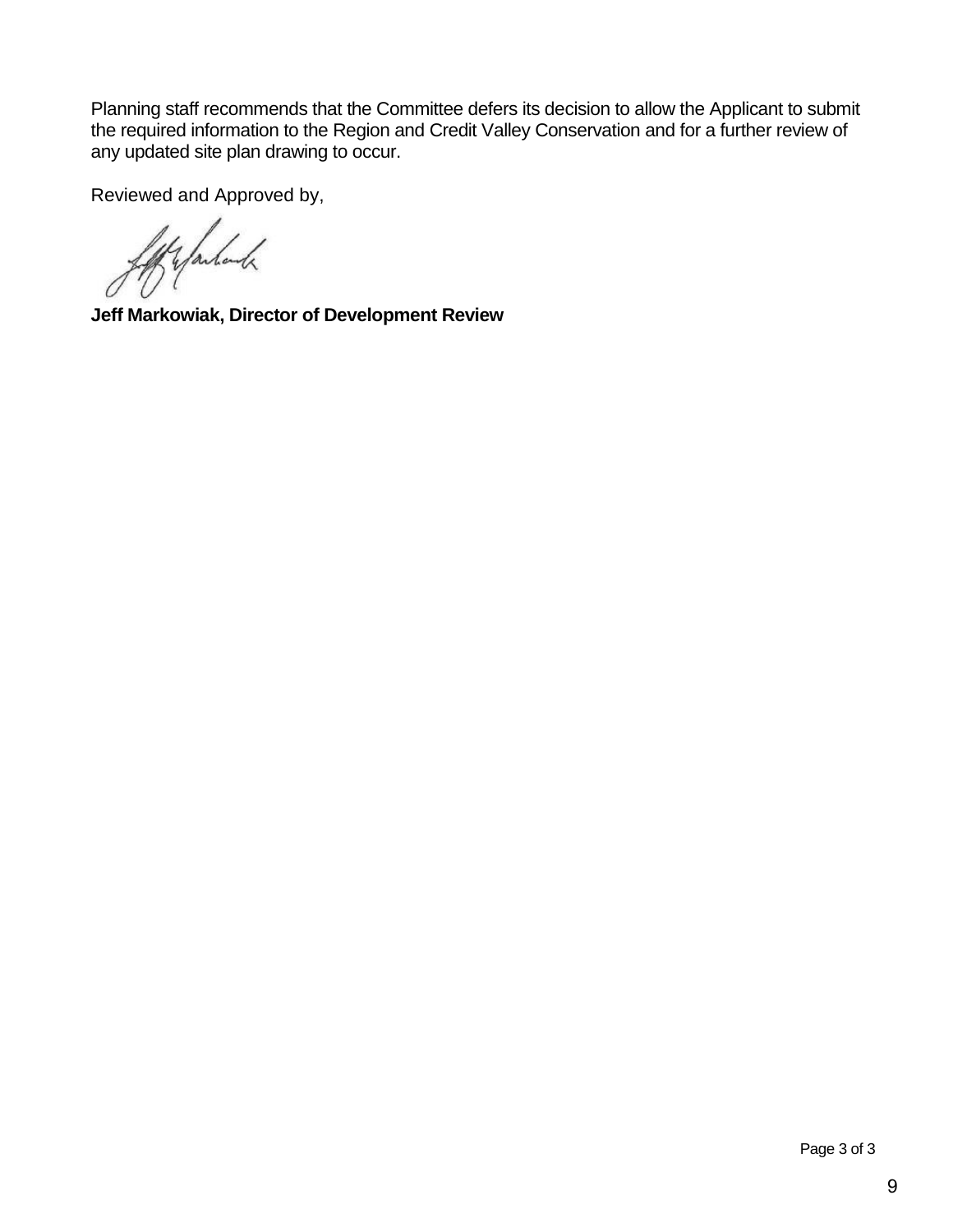

**TO:** Niloo Hodjati, Secretary-Treasurer, Committee of Adjustment & Consent Official

**FROM:** Ruth Conard, Planner – Development Review

**DATE:** May 26, 2022

**RE:** Planning Recommendation for Application D13VAR22.016H – Otel Enterprises Inc. Municipally known as 222 Mountainview Road North Town of Halton Hills (Georgetown)

#### **APPLICATION**

Requesting relief from Zoning By-law 2010-0050, as amended:

1. To increase the height for a building from the maximum 11 m to permit a height of 16 m.

**\_\_\_\_\_\_\_\_\_\_\_\_\_\_\_\_\_\_\_\_\_\_\_\_\_\_\_\_\_\_\_\_\_\_\_\_\_\_\_\_\_\_\_\_\_\_\_\_\_\_\_\_\_\_\_\_\_\_\_\_\_\_\_\_\_\_\_\_\_\_\_\_\_\_\_\_**

To accommodate a proposed addition to an existing building.

#### **Proposal**

The variance is required to permit a proposed addition to the south side of the existing 4-storey building located on the Mountainview Residence retirement facility site. The proposed addition would be constructed above the one-storey portion of the existing 4-storey building and is intended to match the height and design of the rest of the building.

The Minor Variance application is related to a Site Plan application (File No. D11SPA07.015.RV2) for the proposed addition, which is currently under review.

#### **POLICY CONTEXT**

#### **Town of Halton Hills Official Plan**

Under the Town's Official Plan, the subject property is designated Low Density Residential Area. Long term care facilities and retirement homes are permitted as a complimentary use in the Low Density Residential Area designation.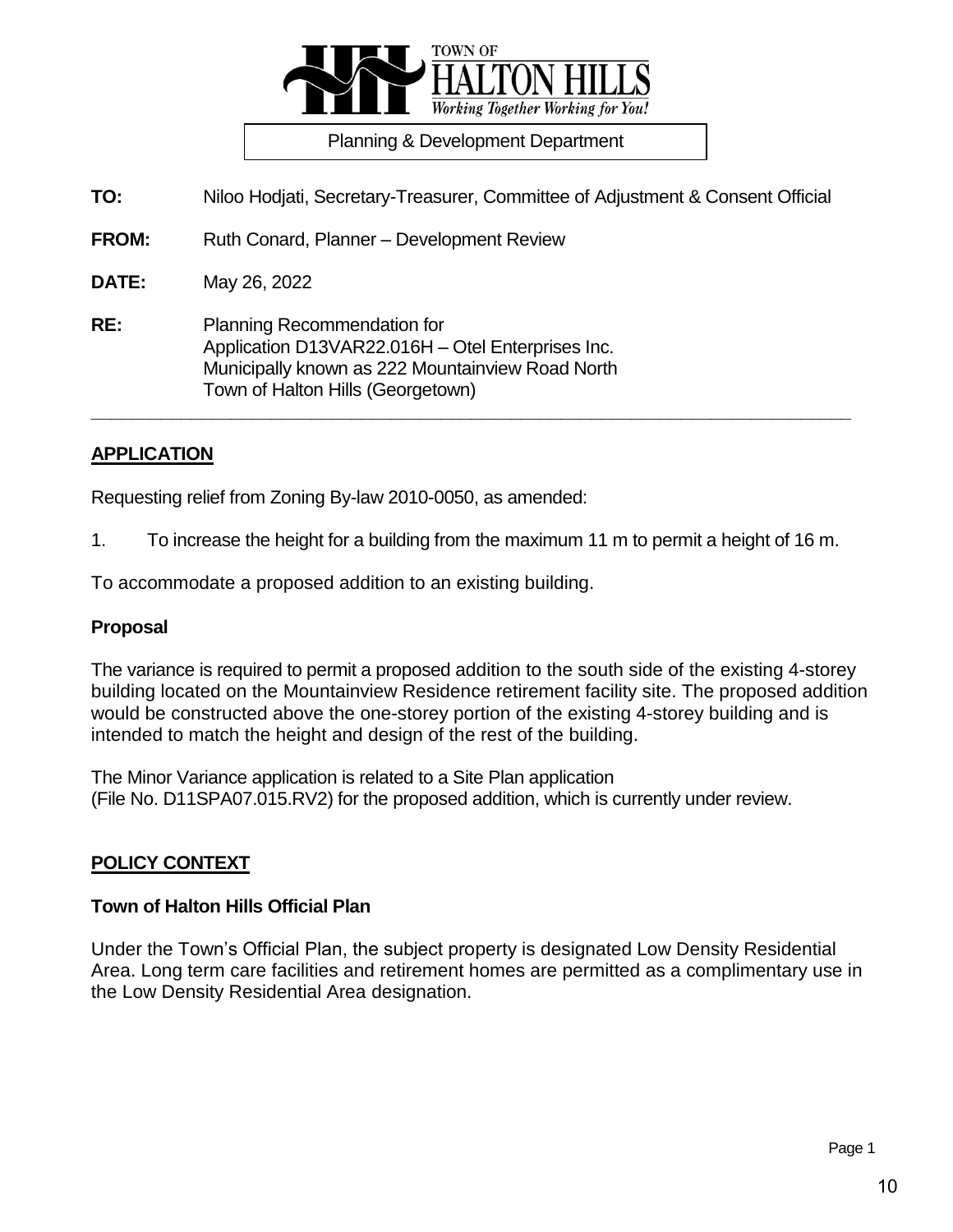Under the Town's Zoning By-law 2010-0050, as amended, the subject property is zoned Institutional (I). Uses permitted under the I zone include long term care facilities and retirement homes; the maximum permitted building height is 11.0 m.

In 1999 former Georgetown Zoning By-law 57-91 was amended by Zoning By-law 99-066, which granted site-specific permissions for the subject property to facilitate the construction of the existing retirement residence buildings at 222 Mountainview Road North. In accordance with By-law 99-066 the following site-specific height provisions were implemented:

| <b>Use</b>                                       | Height            |
|--------------------------------------------------|-------------------|
| <b>Advanced Care Retirement Home</b>             | 10.0 <sub>m</sub> |
| Nursing Home                                     | 10.0 m            |
| <b>Seniors Assisted Living Apartment Complex</b> | 18.0 <sub>m</sub> |

In 2010 when the Town's new Comprehensive Zoning By-law (2010-0050) came into force and effect the site-specific provisions in By-law 99-066, including the above height permissions, were not carried forward. As a result, the maximum height for the above uses under Comprehensive Zoning By-law 2010-0050 is the standard 11.0 m permitted for any Institutional (I) zone.

### **COMMENTS**

### **Internal Department and External Agency Comments**

This application was circulated for review and comment to Town departments and external agencies. No objections were received; relevant comments regarding the Minor Variance application are as follows:

### Planning:

As mentioned above, in 1999 the Town approved a site-specific Zoning By-law for 222 Mountainview Road North under the former Georgetown 57-91 By-law that permitted a maximum height of 18.0 metres to facilitate the construction of the now existing 4-storey retirement building. For some unknown reason, when the Town's current comprehensive Zoning By-law 2010-0050 was approved in 2010 (thereby repealing 57-91) the site-specific permissions for this property adopted under By-law 57-91 were not carried forward. As a result, the site is now subject to the standard zoning permissions for the Institutional (I) zone, which limits height to 11.0 metres.

The Mountainview Residence retirement facility is now seeking to construct an addition to the south side of the existing 4-storey retirement building. Had the previous site-specific provisions approved through By-law 99-066 been carried forward to the current By-law no zoning approvals would have been required to facilitate the construction of the proposed addition. However, given that did not occur, a minor variance is required to increase the permitted height from 11.0 metres to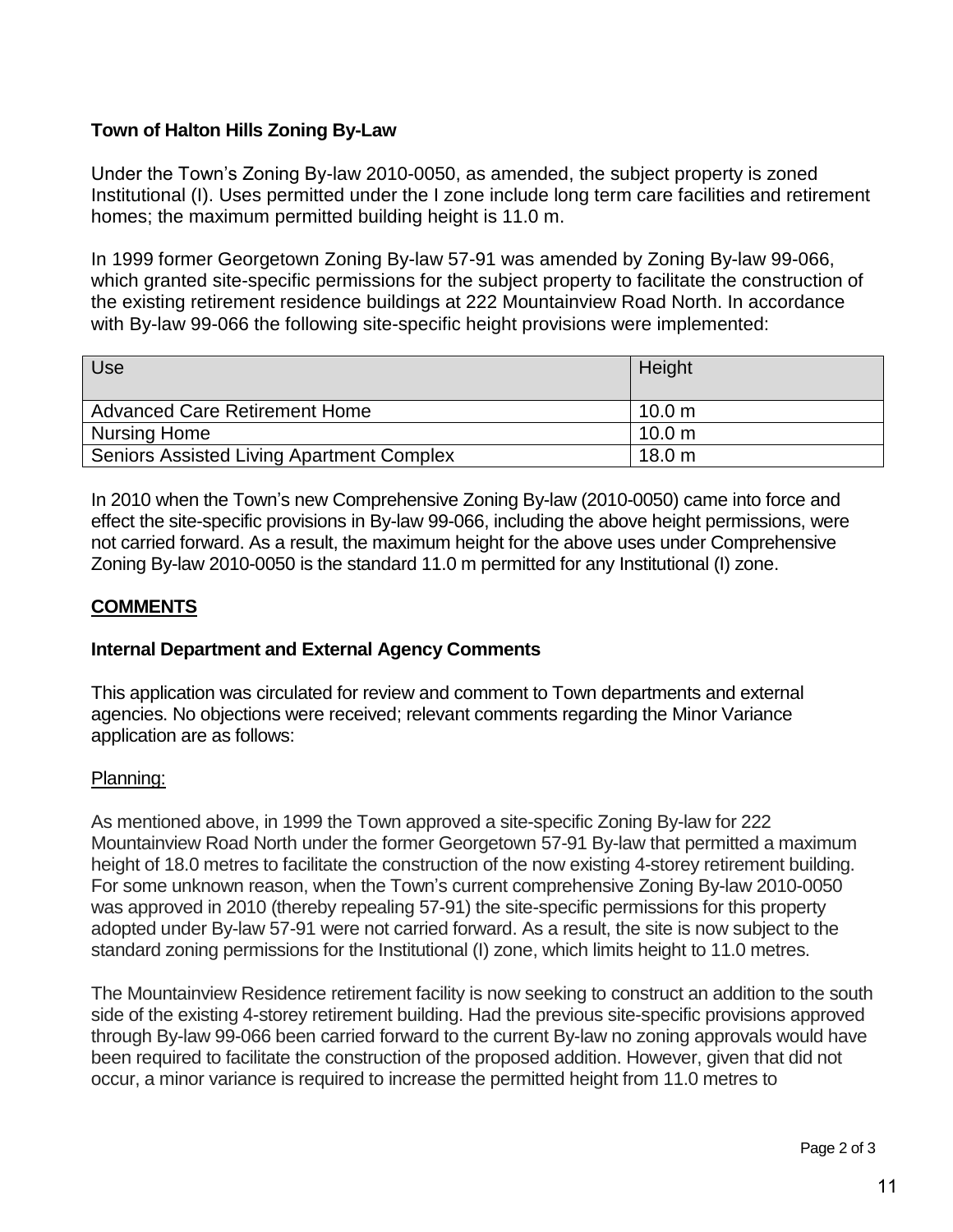16.0 metres to facilitate the addition (note: the requested 16.0 metres is less than the 18.0 metres previously approved for the site and subject building).

The proposed addition does not expand the footprint of the current building and will accommodate six additional advanced care retirement apartment units. The addition has been designed to match the existing height and design of the current building and is of a size and scale that should not result in a material change to the current condition of the site in relationship to neighbouring properties. Given this, along with the previous height permissions that used to apply to the site, staff do not object to the proposed minor variance, subject to a condition that the requested 16.0 metre height be tied to the proposed addition only.

# **Public Comments**

As of the date of this report, one letter of objection has been received from a landowner in the adjacent residential subdivision. The objection relates to privacy concerns for residents within the subdivision.

The variance is required in order for the proposed addition to match the existing building height. No additional building footprint is being added and the size and scale of the addition should not create any further privacy concerns for neighbouring residents.

# **RECOMMENDATION**

It is the opinion of Planning staff that the application for Minor Variance meets the four tests of a Minor Variance as outlined in the Planning Act. The application:

- 1) meets the intent and purpose of the Town of Halton Hills Official Plan;
- 2) meets the intent and purpose of the Town of Halton Hills Zoning By-law;
- 3) is considered to be desirable for the appropriate development or use of the property; and,
- 4) is considered to be minor in nature.

Planning staff has no objection to the approval of this application, subject to the following condition:

1. The proposed addition shall be constructed generally in accordance with Site Plan and Elevations prepared by Robert J Dyck Architect & Engineering Inc. date stamped by the Committee of Adjustment on April 27, 2022, to the satisfaction of the Commissioner of Planning & Development.

Reviewed and Approved by,

Hyalank

**Jeff Markowiak, Director of Development Review**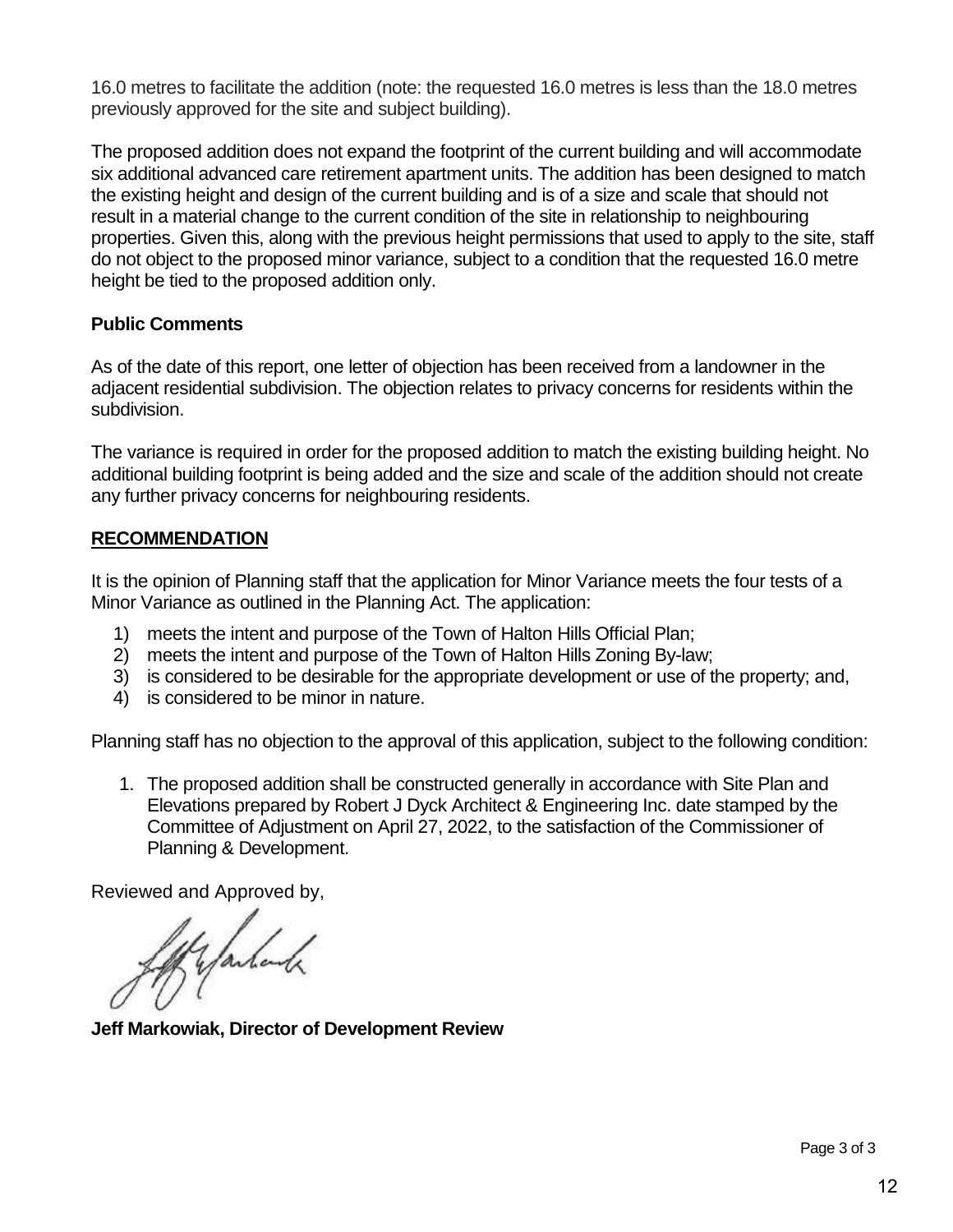

**TO:** Niloo Hodjati, Secretary-Treasurer, Committee of Adjustment & Consent Official

**FROM:** Ruth Conard, Planner – Development Review

**DATE:** May 25, 2022

**RE:** Planning Recommendation for Application D13VAR22.017H – Pozderka Municipally known as 10 Blue Mountain Place Town of Halton Hills (Silvercreek)

### **APPLICATION**

Requesting relief from Zoning By-law 2010-0050, as amended:

1. To increase the height for an accessory structure from the maximum 4.5 m to permit a height of 5.7 m.

**\_\_\_\_\_\_\_\_\_\_\_\_\_\_\_\_\_\_\_\_\_\_\_\_\_\_\_\_\_\_\_\_\_\_\_\_\_\_\_\_\_\_\_\_\_\_\_\_\_\_\_\_\_\_\_\_\_\_\_\_\_\_\_\_\_\_\_\_\_\_\_\_\_\_\_\_**

- 2. To increase the floor area for an accessory structure from the maximum 60 sq m to permit a floor area of 96.7 sq m.
- 3. To increase the total floor area for all accessory structures from the maximum 80 sq m to permit a total floor area of 120.5 sq m.

To accommodate a proposed accessory building.

#### **Proposal**

The variances are required in order to construct a 96.7 sq m detached garage in the rear yard of the subject property.

### **POLICY CONTEXT**

#### **Town of Halton Hills Official Plan**

The subject property is designated Rural Cluster Area is the Town's Official Plan. This designation permits single detached dwellings. Section G13.6 of the Official Plan states that whenever a use is permitted in a land use designation, it is intended that uses, buildings or structures normally incidental, and accessory to that use are also permitted.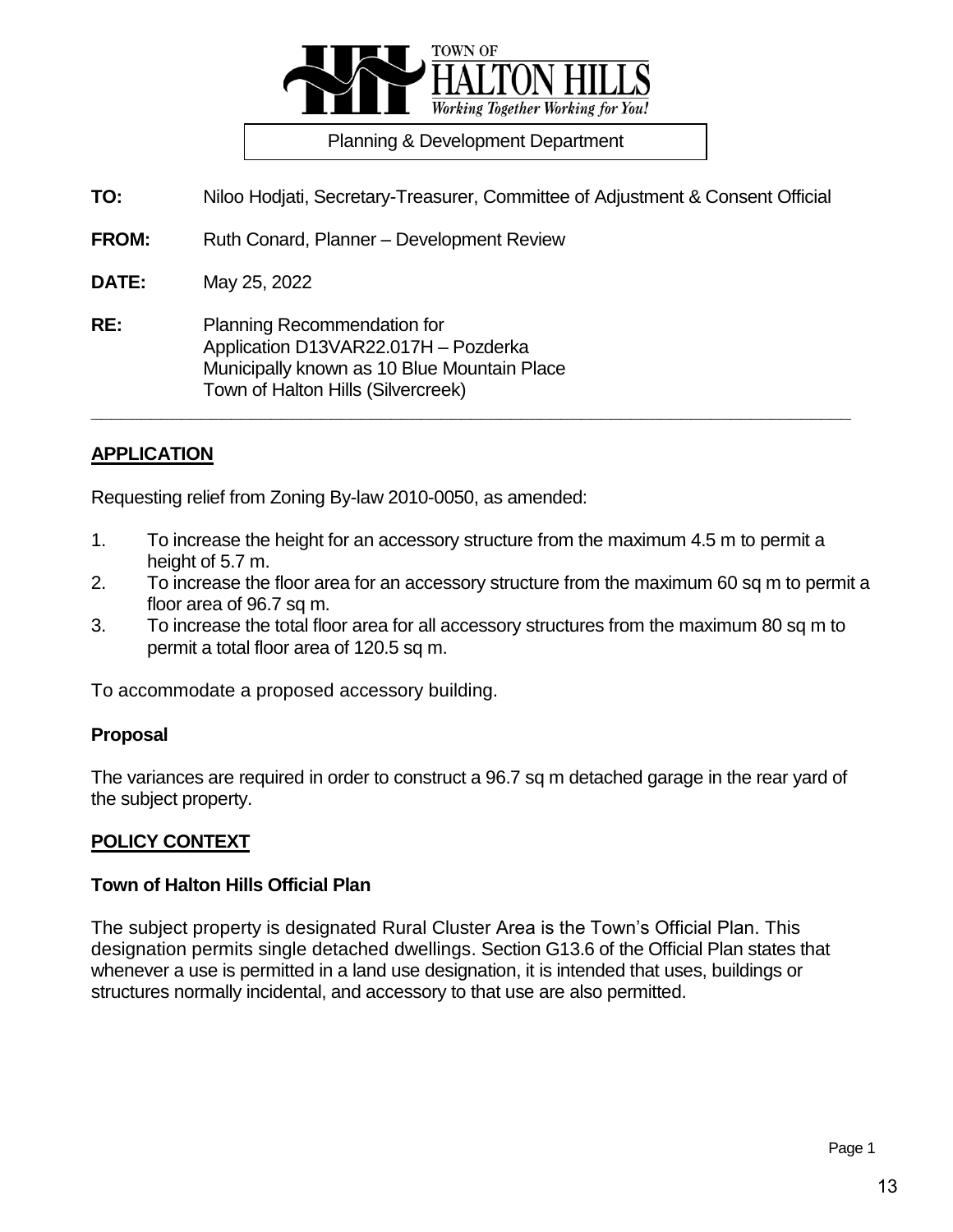The property is zoned Rural Cluster Residential Two (RCR2) in the Town's Comprehensive Zoning By-law 2010-0050, as amended. The RCR2 zone permits single detached dwellings and accessory buildings and structures.

In the RCR2 zone the By-law limits individual accessory structures to a maximum height to 4.5 m, a maximum floor area of 60.0 sq m and the maximum total floor area for all accessory structures to 80.0 sq m.

# **COMMENTS**

# **Internal Department and External Agency Comments**

This application was circulated for review and comment to Town departments and external agencies. No objections were received; relevant comments regarding the Minor Variance application are as follows:

# Planning:

The intent of accessory buildings and structures is to ensure that they do not visually dominate the lot, are clearly accessory to the principal residential use (i.e. detached dwelling) and do not create impacts to surrounding properties. Staff is of the opinion that this intent is being maintained given the size of the lot, proposed location of the accessory structure and the existing vegetation providing screening for neighbouring properties.

Based on the above, staff have no objections with the proposed minor variances.

# **Public Comments**

No comments have been received from the public as of the date this report was prepared**.** 

# **RECOMMENDATION**

It is the opinion of Planning staff that the application for Minor Variance meets the four tests of a Minor Variance as outlined in the Planning Act. The application:

- 1) meets the intent and purpose of the Town of Halton Hills Official Plan;
- 2) meets the intent and purpose of the Town of Halton Hills Zoning By-law;
- 3) is considered to be desirable for the appropriate development or use of the property; and,
- 4) is considered to be minor in nature.

Planning staff has no objection to the approval of this application, subject to the following condition: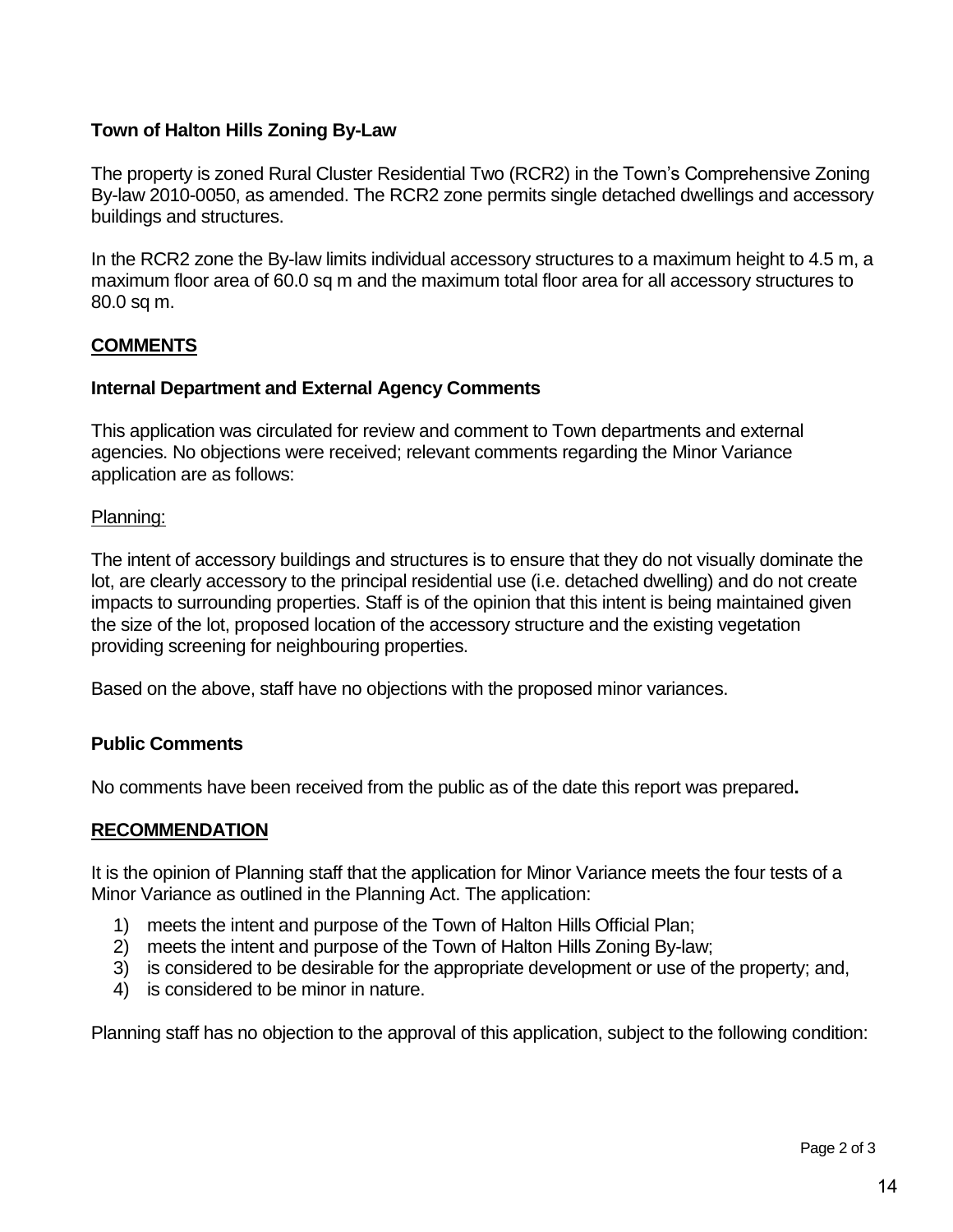1. The proposed accessory building shall be constructed generally in accordance with Site Plan and Elevations prepared by Hull Drafting & Development Inc., date stamped by the Committee of Adjustment on April 27, 2022, to the satisfaction of the Commissioner of Planning & Development.

Reviewed and Approved by,

Kyanhand

**Jeff Markowiak, Director of Development Review**

# **Notes:**

# **Planning**

 Accessory buildings or structures shall not be used for human habitation or an occupation for gain or profit.

# Halton Hills Hydro

- Halton Hills Hydro must be contacted for an Electrical Service Layout if a new service or upgrade to an existing service is required; or metering changes. Location and method of servicing is at the sole discretion of Halton Hills Hydro.
- Any costs due to changes required of Halton Hills Hydro's distribution system (i.e. moving poles to accommodate lane ways, driveways and parking lots, etc.) will be borne by the Applicant.

# **Halton Region**

 It should be noted that the property is identified as having archaeological potential. Although an archaeological assessment is not required by Halton Region, the proponent is cautioned that during development activities, should archaeological materials be found on the property, the Ontario Ministry of Heritage, Sport, Tourism and Culture Industries should be notified immediately (416-212-8886 or archaeology@ontario.ca). In the event that human remains are encountered during construction, the proponent should immediately contact the appropriate authorities (police or coroner) and all soil disturbance must stop to allow the authorities to investigate and the Registrar of Cemeteries to be consulted.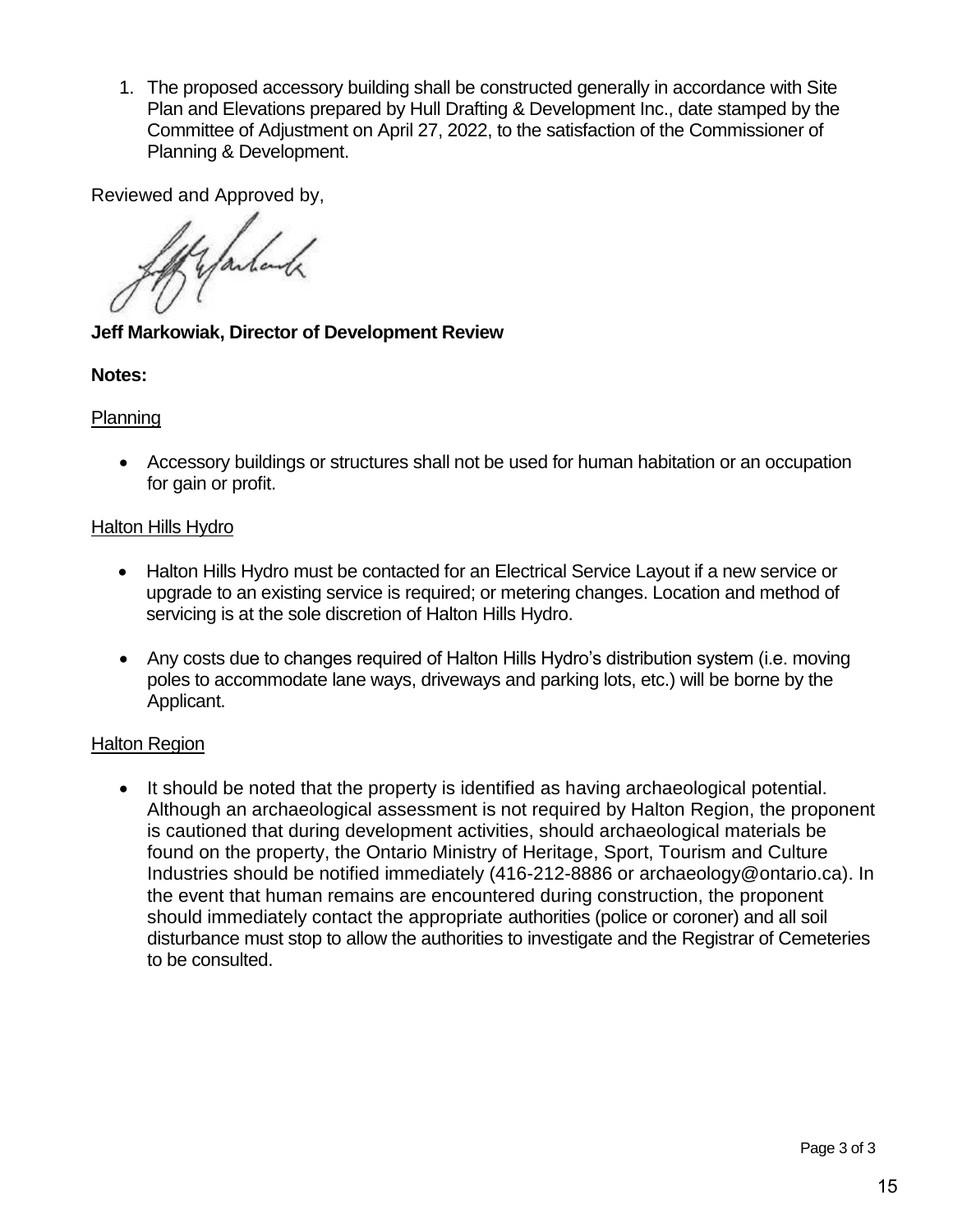

**TO:** Niloo Hodjati, Secretary-Treasurer, Committee of Adjustment & Consent Official

**FROM:** John McMulkin, Planner – Development Review

**DATE:** May 26, 2022

**RE:** Planning Recommendation for Application D13VAR22.018H – Pena Municipally known as 30 Spruce Boulevard Town of Halton Hills (Acton)

### **APPLICATION**

Requesting relief from Zoning By-law 2010-0050, as amended:

1. To reduce the required rear yard setback for a deck with a height of 0.6 m or greater above grade from the minimum 3 m to permit 0 m.

**\_\_\_\_\_\_\_\_\_\_\_\_\_\_\_\_\_\_\_\_\_\_\_\_\_\_\_\_\_\_\_\_\_\_\_\_\_\_\_\_\_\_\_\_\_\_\_\_\_\_\_\_\_\_\_\_\_\_\_\_\_\_\_\_\_\_\_\_\_\_\_\_\_\_\_\_**

- 2. To reduce the required side yard setback for a deck with a height of 0.6 m or greater above grade from the minimum 0.6 m on one side to permit 0 m (east).
- 3. To reduce the required side yard setback for a deck with a height of 0.6 m or greater above grade from the minimum 1 m on one side to permit 0 m (west).

To accommodate an existing deck around the pool.

### **Proposal**

The variances are required to reduce the minimum rear and side yard setbacks in order to recognize an existing deck built around the swimming pool.

# **POLICY CONTEXT**

### **Town of Halton Hills Official Plan**

The subject property is designated "Low Density Residential Area" in the Town's Official Plan. This designation permits single detached dwellings. Section G13.6 of the Official Plan states that whenever a use is permitted in a land use designation, it is intended that uses, buildings or structures normally incidental, and accessory to that use are also permitted.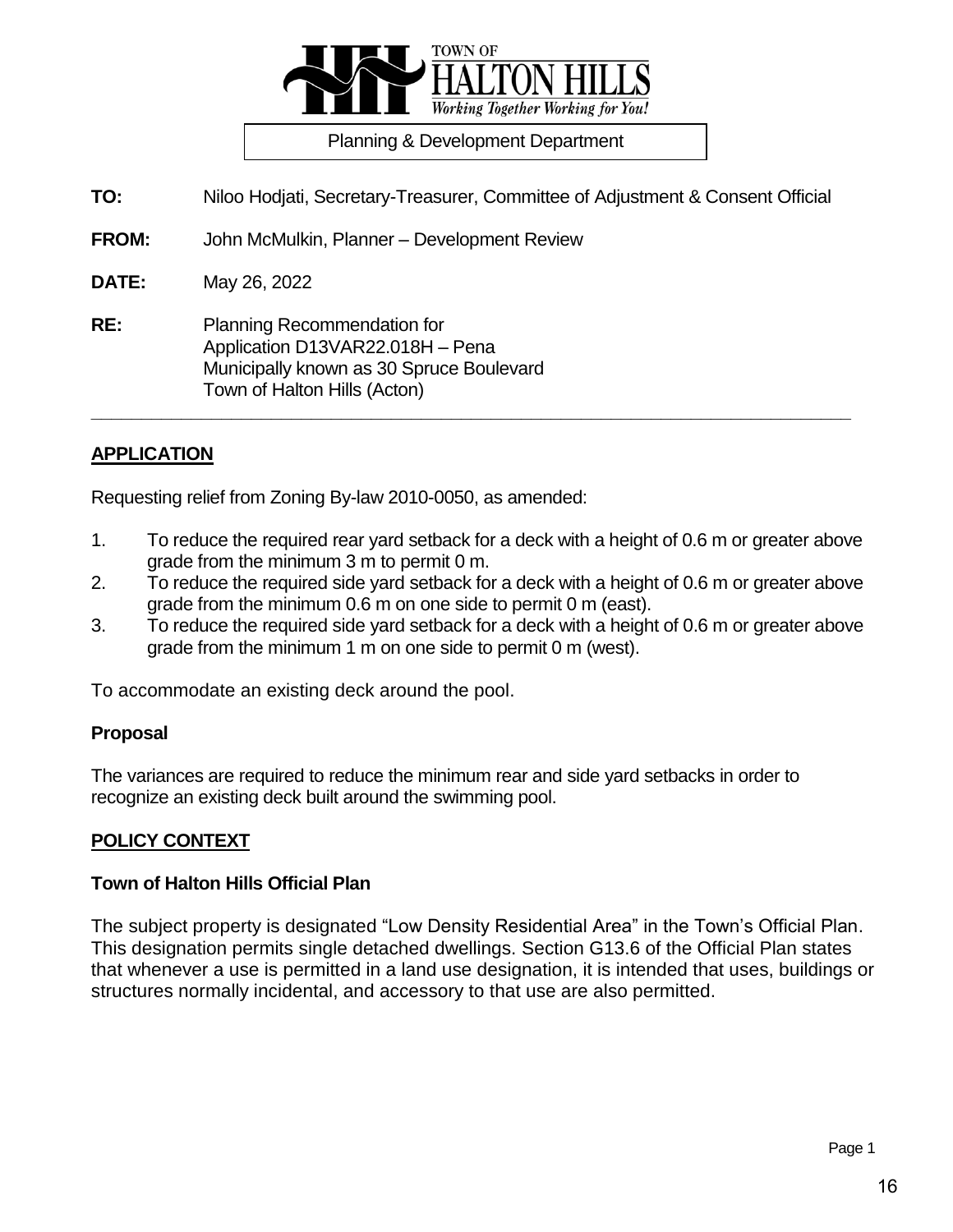The subject property is zoned "Low Density Residential One (LDR1-3)" under the Town's Comprehensive Zoning By-law 2010-0050.

As per Section 4.6 of the Zoning By-law, decks are required to maintain the same side yard setback as the dwelling on the lot (for the subject property, the setbacks are 0.6 m (~2 ft.) on the east side of the dwelling and 1.0 m (~3.28 ft.) on the west side). Decks that have a height of 0.6 m or greater are required to be located no closer than 3.0 m (~10 ft.) to the rear lot line.

The swimming pool and surrounding concrete pad are not considered structures subject to minimum setback requirements under the Zoning By-law.

# **COMMENTS**

### **Internal Department and External Agency Comments**

This application was circulated for review and comment to Town departments and external agencies. No objections were received; relevant comments regarding the Minor Variance application are as follows:

### Development Engineering

Development Engineering staff has no concerns with the requested variances but requests that the following condition be added:

 The Applicant shall provide satisfactory documentation to the Development Engineering Department at the Town that verifies that the existing grading surrounding the pool is consistent with Site Alteration Permit SA-18060, which was issued when the pool was originally installed between August 2018 and September 2019.

### Planning

The Applicant noted in the Minor Variance application that the outdoor swimming pool was originally intended to be fully in-ground, but the contractor needed to install the pool partially above ground (approximately 0.68 m/2.25 ft.) due to the presence of bedrock beneath the soil's surface. The deck was then constructed around the concrete pad surrounding the swimming pool as a safety measure to prevent individuals from falling in between the concrete pad and property line fences given the setbacks for the concrete pad range from  $\pm 1.2$  m (4 ft.) at the northeast corner of the property to as little as  $\pm 0.6$  m (2 ft.) along the western property line.

The intent of the minimum interior side yard and rear yard setback requirements for a deck is to ensure that there is sufficient separation between the structure and the lot line for drainage purposes and access for maintenance of any landscaping. To a lesser extent, the requirements are also present to mitigate visual and privacy concerns from neighbouring properties. Potential visual and privacy impacts must be evaluated only in the context of the requested setback relief for the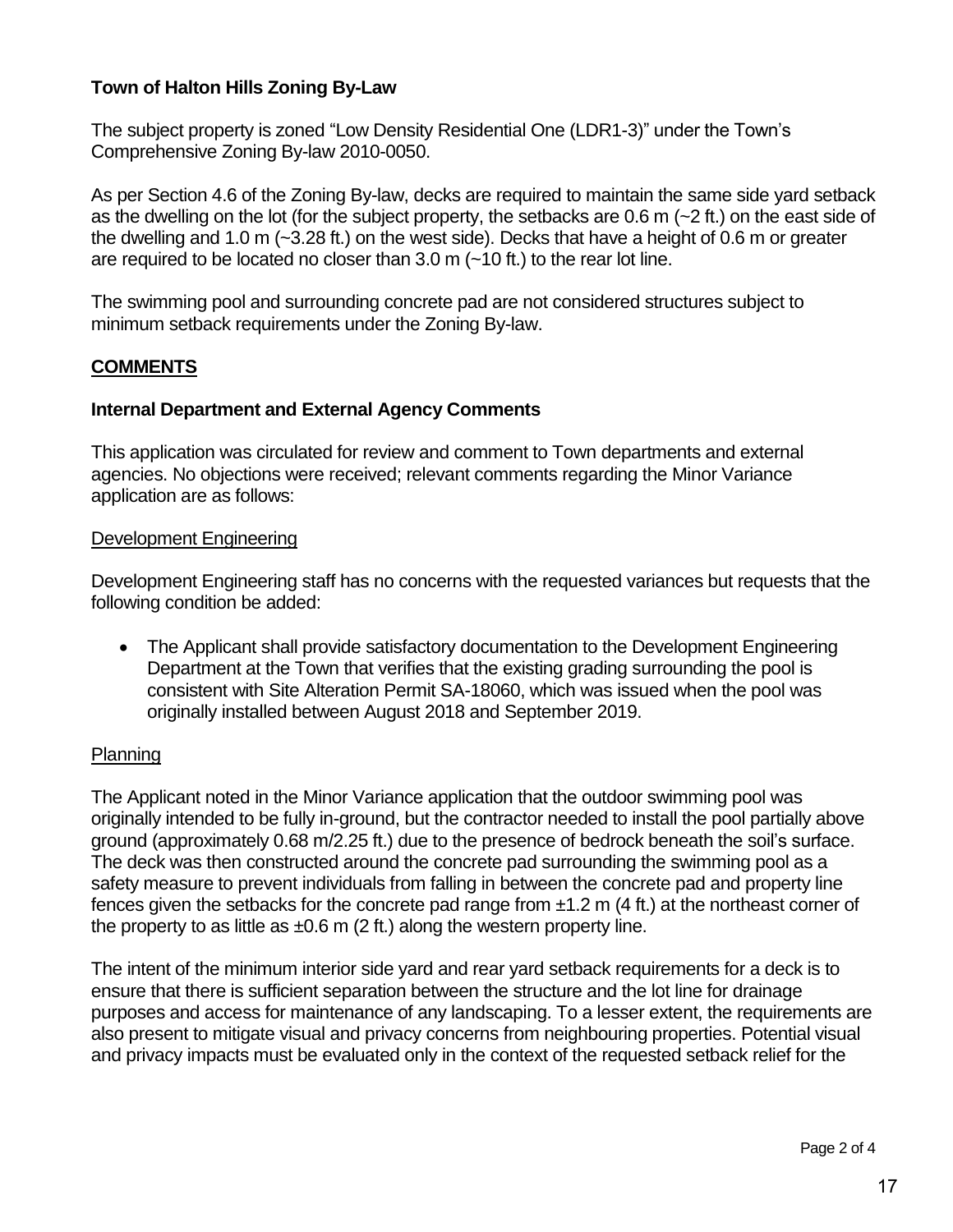deck given it complies with the maximum height requirement and the swimming pool and surrounding concrete pad are not subject to minimum setback requirements.

As noted, Town Development Engineering staff reviewed the proposal and identified no concerns from a drainage perspective but requests that the Applicant provides documentation verifying that the existing grading surrounding the pool is consistent with the previously issued Site Alteration Permit. In addition, no access for landscaping maintenance is required given there is no area between the deck and the property line fences.

With respect to visual impacts, the deck is not visible at grade from neighbouring properties given it is located below the property line fences. With respect to privacy, the proximity of the raised concrete pad surrounding the swimming pool to the property line fences has the potential to allow users to overlook the rear yards of surrounding properties. Staff is of the opinion that any additional views afforded by the deck located between the concrete pad and the fences are negligible; however, the raised portion of the deck (platform) located in the northeast corner of the deck would exacerbate these concerns. As such, it is recommended that any approval be conditional upon the platform being lowered to be level with the surrounding deck and concrete pad.

Given the context and extent of the relief requested together with the above conditions of Minor Variance approval, staff views the intent of these requirements to be maintained.

# **Public Comments**

One (1) letter of objection was received from a property owner to the north (152 Acton Boulevard) as of the date this report was prepared. The resident indicated concerns regarding noise and privacy impacts associated with users of the deck overlooking the other yards and into her yard. Planning staff conducted a second site visit and followed up with the resident to obtain further details and information regarding the identified concerns.

With respect to noise, the resident clarified that her concerns were in relation to the television located in the canopy structure attached to the dwelling. Staff indicated that the canopy structure complies with the Town's Zoning By-law, is not part of the subject Minor Variance application and that any complaint regarding noise may be filed with Town By-law Enforcement for an investigation in accordance with the Town's Noise By-law. Staff also identified that a building permit will be required to recognize this structure in addition to the deck.

With respect to privacy concerns, staff explained the context of the relief requested and indicated that the Applicant has agreed to lower the platform located in the northeast corner of the property to be level with the surrounding deck and concrete pad as a condition of Minor Variance approval.

The resident indicated that she was satisfied with the response provided by staff regarding noise and that the above condition would satisfy her concerns regarding privacy.